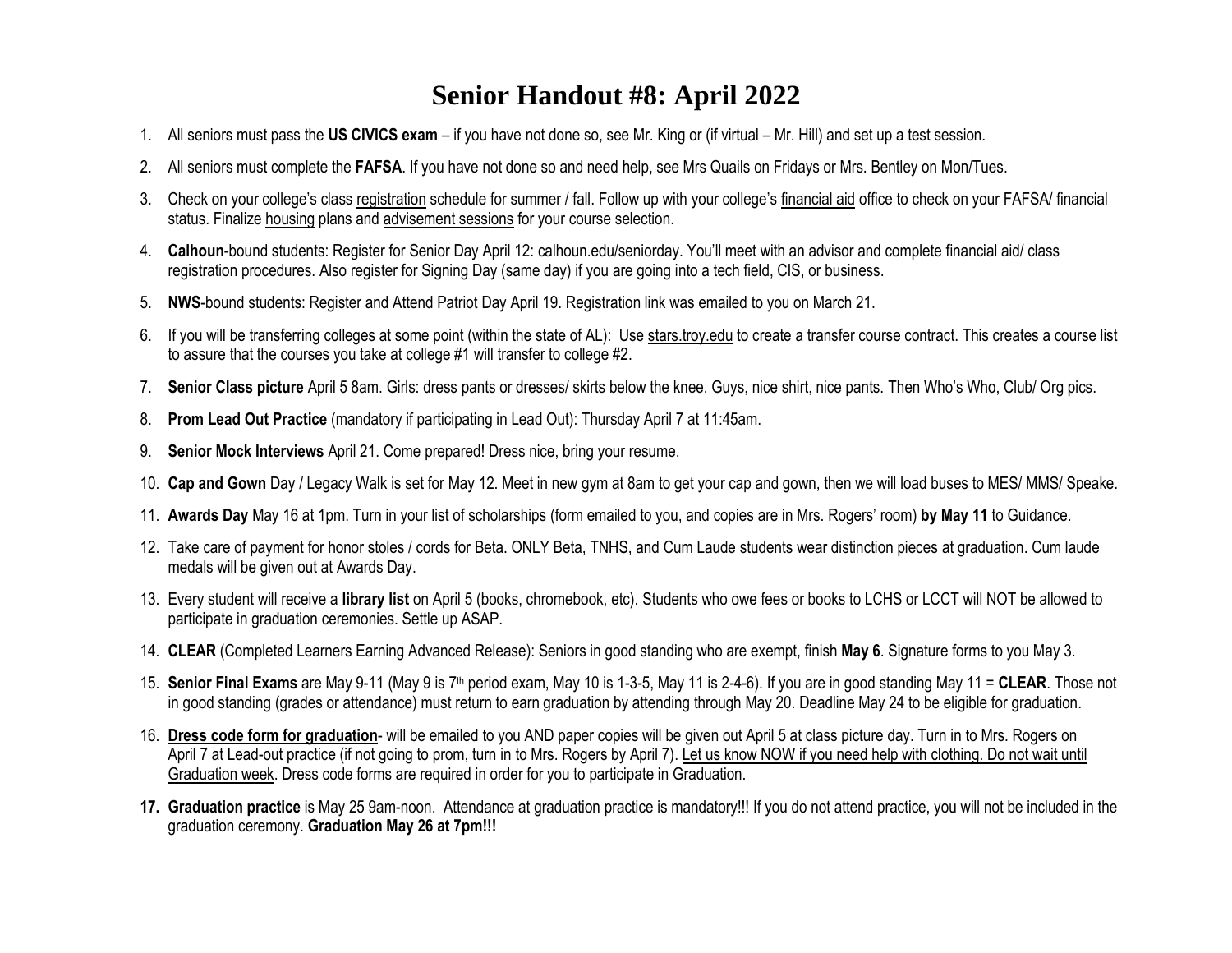## **Scholarships: Set 8: April 2022**

| Scholarship                           | <b>Description</b>             | <b>Amount</b>  | <b>Deadline</b>   | <b>Contact</b>                                        |
|---------------------------------------|--------------------------------|----------------|-------------------|-------------------------------------------------------|
| <b>UNA LEAD</b>                       | Education majors @UNA          | \$10,000 x4    | April 4 and 12    | Online interest form by April 4                       |
| Info emailed to you 3/22/22           |                                |                |                   | Application and essay to Guidance by April 12         |
| Reminder: LC Coaches' Assoc           | 4-year athlete                 | \$250          | April 7           | Turn in to Guidance                                   |
| <b>Byler Road Project</b>             | 4 short essays                 | $$500 - $1000$ | April 10          | Info in Guidance Office                               |
| <b>State Farm</b>                     | Resume, essay, need            | \$500          | April 15          | Applications emailed and copies in Guidance office    |
| Lawrence County Archives /            | Majoring in history            | varies         | April 29          | Applications in Guidance Office                       |
| <b>Pauline Goodwin Smith Memorial</b> | or the arts; 2.0 GPA           |                |                   | *Requires essay, resume, 3 letters                    |
| Southeastern Diversity Project        | 3 short essays                 | \$500          | April 29          | Applications in Guidance, Rogers, and emailed         |
| <b>AMVETS National Scholarship</b>    | Child/ grandchild of vet,      | Up to \$4000   | April 30          | Amvets.org (What We Do/ Scholarships)                 |
|                                       | pursuing a 4-year degree       |                |                   |                                                       |
| E-waste Scholarship                   | Short essay about E-waste      | \$1000         | April 30          | digitalresponsibility.org                             |
| <b>National Healthcare Heroes</b>     | Current or aspiring nurse      | \$1000         | May 1             | https://studentscholarships.org/scholarship/17770     |
| Thermo Fisher Scientific Antibody     | Declared major of bio, chem,   | \$10,000       | May 4             | https://studentscholarships.org/scholarship/13816     |
|                                       | or related life science        |                |                   |                                                       |
| Calhoun Warhawks Ambassador           | Rec letter, 3.0 GPA,           | Partial        | Opens April 1     | Calhoun.edu/warhawks                                  |
| Program- application opens later      | application/ selection         | scholarship    |                   | *Warhawks are required to attend weekly meetings and  |
| this month                            | process                        | (2 class/sem)  |                   | work service hours on campus                          |
| Abbott and Fenner Scholarship         | Essay (juniors and seniors)    | \$1000         | June 12           | www.abbottandfenner.com/scholarships.htm              |
|                                       | about your future plans        |                |                   |                                                       |
| Digital Privacy Scholarship           | Short essay answer             | \$1000         | June 30           | digitalresponsibility.org                             |
| Anita Bowling Scholarship             | Dependent of Law Co AEA        | \$500          | Will be available | Applications will be in Guidance Office or check with |
| (drawing)                             | member; enrolling in college   |                | later this month; | Mr. Bradford                                          |
|                                       |                                |                | check your email! |                                                       |
| PB&J Scholarship                      | Overcome challenges with a     | \$500-\$1000   | <b>May 31</b>     | https://scholarsapp.com/scholarship/pbj-scholarship   |
|                                       | drive to succeed               |                |                   |                                                       |
| Minerva Beauty Scholarship            | Enrolled in an accredited      | \$2500-\$5000  | August 31         | https://www.minervabeauty.com/minerva-beauty-         |
|                                       | cosmetology program            |                |                   | scholarship (2022 application is not posted yet)      |
| Alabama Law Foundation                | Students who have had a        | $$500 - $2500$ | May 1             | alabamalawfoundation.org                              |
| Kids' Chance Scholarship              | parent killed or permanently   |                | $*2022$ app not   |                                                       |
|                                       | and totally disabled in an on- |                | posted yet        |                                                       |
|                                       | the-job accident               |                |                   |                                                       |